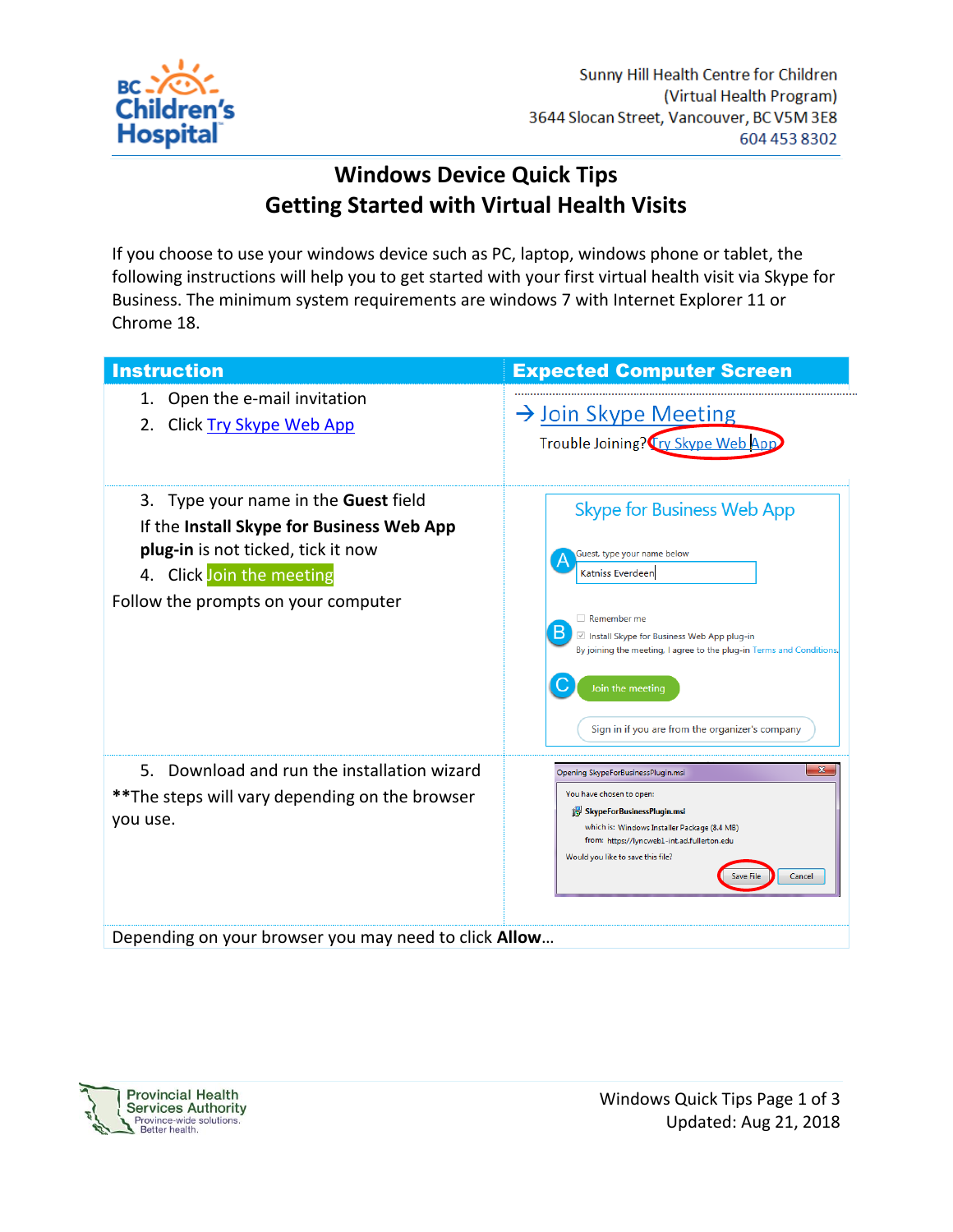

| <b>Instruction</b>                                                                                                                                                                                                                                                                                                                                                                                                                                                                                                                                                                                                                                                                                      | <b>Expected Computer Screen</b>                                                                                                                                                                                                                                                                                                                                                 |
|---------------------------------------------------------------------------------------------------------------------------------------------------------------------------------------------------------------------------------------------------------------------------------------------------------------------------------------------------------------------------------------------------------------------------------------------------------------------------------------------------------------------------------------------------------------------------------------------------------------------------------------------------------------------------------------------------------|---------------------------------------------------------------------------------------------------------------------------------------------------------------------------------------------------------------------------------------------------------------------------------------------------------------------------------------------------------------------------------|
| - Yahoo Mail<br>S Skype for Business Web App $\,\times\,$<br>◘<br>$\times$<br>$+$<br>https://lyncmeet.fullerton.edu/mpautz/MVKCCZLC<br>←<br>Personal Books CMS Instances Adobe Connect ARF Sharepoint DISites Resources CTT Training Site 20 SNOW CTT Systems Update Dames C California State Univer Sa Dictionary.com O TTRE<br>Allow lyncmeet.fullerton.edu to run "Skype for Business Web App"?<br><b>Skype for Business Web App</b><br>Hi Katniss Everdeen!<br>1 Follow your browser's prompt to save the plug-in.<br>2 Run the file that you saved and install the plug-in.<br>If the plug-in doesn't start downloading in 30 seconds, click here.<br>Still having trouble installing the plug-in? | $\textcircled{v}$ $\textcircled{r}$ Q Search<br>☆<br>自<br>Continue Blocking<br>Allow                                                                                                                                                                                                                                                                                            |
| 6.<br>Click Allow to allow the Skype for Business<br>Web App Plug-in to work with your<br>microphone, speakers, webcam, and<br>headset (if applicable)                                                                                                                                                                                                                                                                                                                                                                                                                                                                                                                                                  | x<br>Skype for Business Web App Plug-in<br>Skype for Business Web App Plug-in<br>S<br>The domain lyncweb1-int.ad.fullerton.edu wants to<br>load the plug-in that will let you participate in audio<br>and video conferencing and will also let you present<br>your screen to others.<br>Allow<br>Deny<br>Only allow the plug-in if you trust lyncweb1-<br>int.ad.fullerton.edu. |
| 7. Wait in the virtual lobby<br>The provider sees when someone is waiting and<br>will open the meeting for you.                                                                                                                                                                                                                                                                                                                                                                                                                                                                                                                                                                                         | Conversation (1 Participant)<br>$\bullet - \bullet \times$<br>Skype for Business<br>Hello. You're in our virtual lobby, so<br>make yourself comfortable. The<br>organizer will let you in soon.                                                                                                                                                                                 |